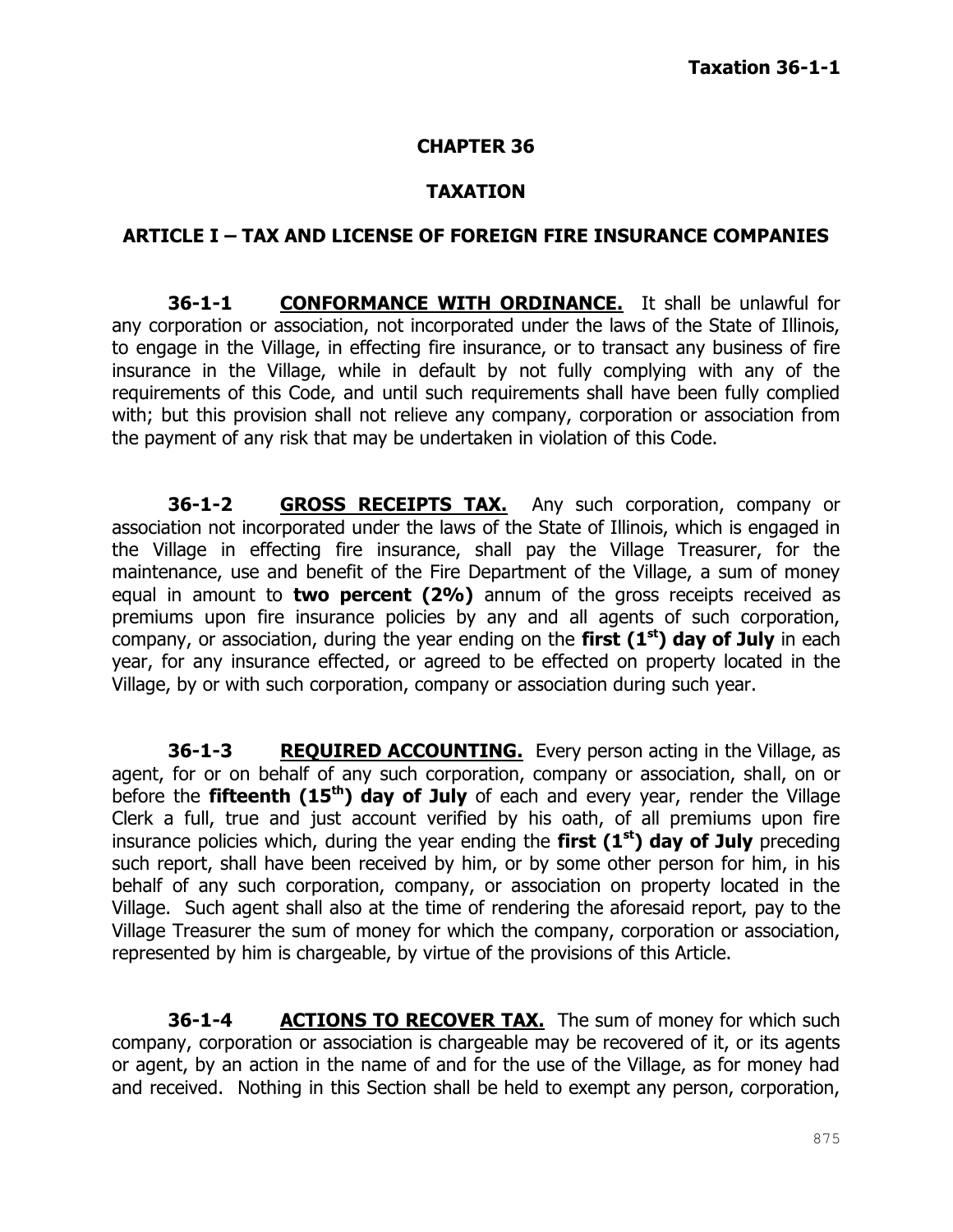company or association from indictment and conviction under the provisions of an act entitled "An Act to enable cities, towns, and villages, organized under any general or special law, to levy and collect a tax or license fee from foreign insurance companies for the benefits of organized fire departments", in force **July 1 1895**.

**36-1-5 PROHIBITION ON AGENCY FOR NONCOMPLIANCE.** No insurance agent in the Village shall have any insurance business or dealings with any company, association or corporation not incorporated under the laws of this State, which shall be in default for not reporting or making payments as hereinbefore provided, until it shall have complied with all the requirements of this Code.

**36-1-6 FINES.** Any person, firm or corporation violating any of the provisions of this Article shall be fined not less than **Twenty-Five Dollars (\$25.00)** nor more than **Two Hundred Dollars (\$200.00)** for each offense.

**36-1-7 CONFLICTING ORDINANCES.** That all ordinances, and parts of ordinances, conflicting with the provisions and terms of this said Code are hereby repealed.

**36-1-8 EFFECTIVE DATE.** This Code shall be in full force and effect from and after **February 16, 2005**.

# **(03-07-05)**

### **(See 65 ILCS 5/11-10-1)**

### **ARTICLE II – GENERAL TAXES**

**36-2-1 CORPORATE RATE.** The maximum rate for general corporate purposes of the Village be and the same is hereby established at a rate of **.25%. (See 65 ILCS Sec. 5/8-3-1)**

**36-2-2 FIRE TAX.** The maximum rate for fire protection purposes of the Village be, and the same is hereby established at a rate of **.075%**. **(See 65 ILCS Sec. 5/11-7-1)**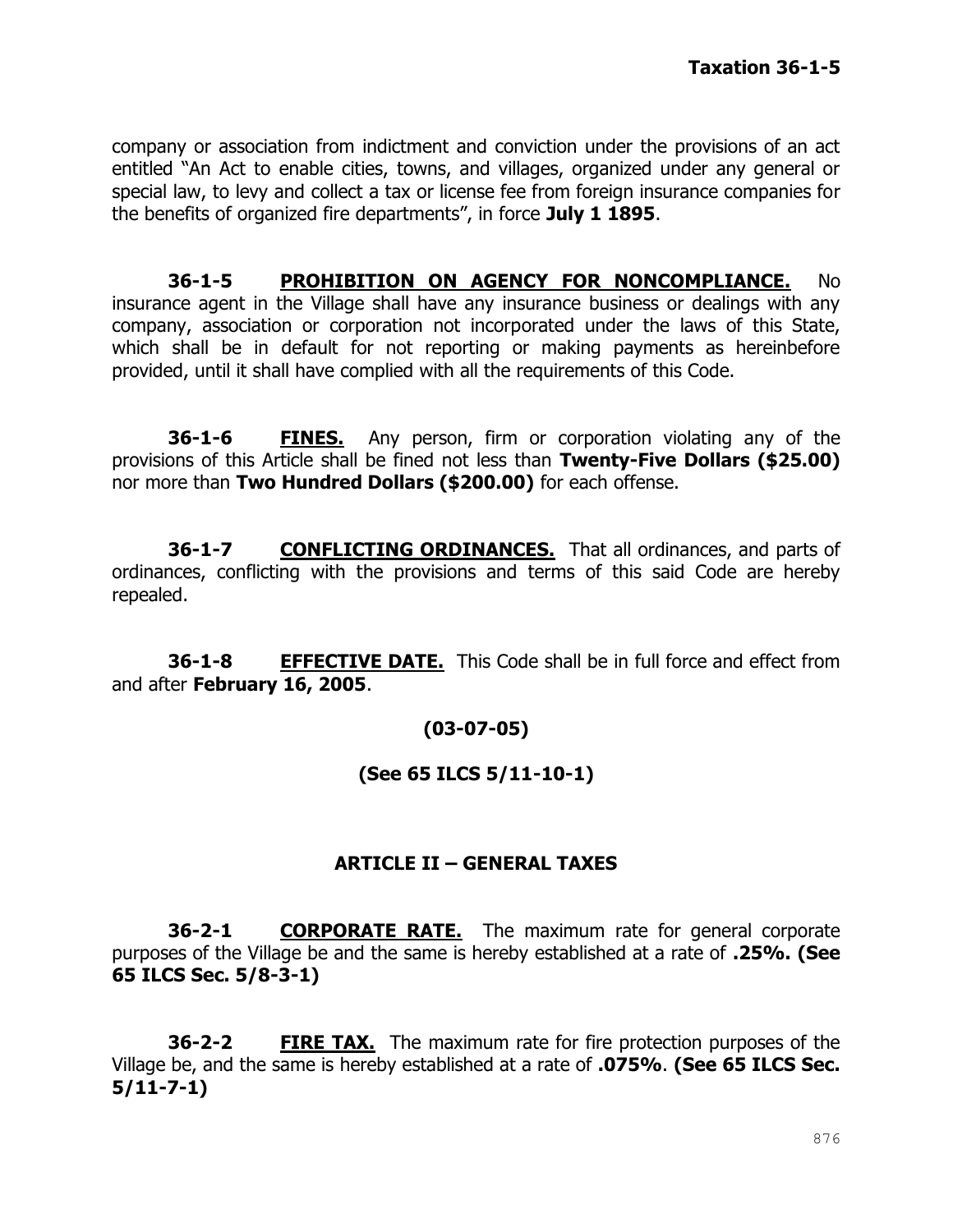### **ARTICLE III - UTILITY TAXES**

### **36-3-1 IMPOSITION.**

(A) **Electric.** A tax is imposed on all persons engaged in the privilege of using or consuming electricity acquired in a purchase at retail and used or consumed within the corporate limits of the Village at the following rates, calculated on a monthly basis for each purchaser:

| (1)   | <b>First 2,000 KWH</b> |
|-------|------------------------|
| (2)   | Next 48,000 KWH        |
| (3)   | Next 50,000 KWH        |
| (4)   | Next 400,000 KWH       |
| (5)   | Next 500,000 KWH       |
| (6)   | Next 2,000,000 KWH     |
| (7)   | Next 2,000,000 KWH     |
| (8)   | Next 5,000,000 KWH     |
| (9)   | Next 10,000,000 KWH    |
| (10)  | Over 20,000,000 KWH    |
| , cat | forth in the preceding |

0.5400 cents per KWH 0.3541 cents per KWH 0.3187 cents per KWH 0.3099 cents per KWH 0.3010 cents per KWH 0.2833 cents per KWH 0.2789 cents per KWH 0.2744 cents per KWH 0.2700 cents per KWH 0.2656 cents per KWH

The tax rates set forth in the preceding table will be used at least through **December 31, 2008**, are proportional to the rates enumerated in **65 ILCS Sec. 5/8-11- 2** (as modified by Public Act 90-561), and do not exceed the revenue that could have been collected during **1997** using the rates enumerated in **65 ILCS Sec. 5/8-11-2** (as modified by Public Act 90-561).

Pursuant to **65 ILCS 5/8-11-2**, the rates set forth in the preceding table shall be effective: (1) on **August 1, 1998**, for residential customers; and (2) on the earlier of (a) the last bill issued prior to **December 31, 2000**, or (b) the date of the first bill issued pursuant to **220 ILCS Sec. 5/16-104**, for nonresidential customers.

(B) **Transmitting.** A tax is imposed on all persons engaged in the business of transmitting messages by means of electricity or radio magnetic waves, or fiber optics, at the rate of **five percent (5%)** of the gross receipts from such business originating within the corporate limits of the Village. **(Revised 07-06-98; 98-VOD-104)**

(C) **Gas**. A tax is imposed on all persons engaged in the business of distributing, supplying, furnishing or selling gas for use or consumption within the corporate limits of the Village of Dawson, Illinois, and not for resale, at a rate not to exceed five percent (5%) of the gross receipts therefrom. **(Revised 01-01-16; 2016-VOD-001)**

**36-3-2 EXEMPTION.** None of the taxes authorized by this Article may be imposed with respect to any transaction in interstate commerce or otherwise to the extent to which such business or privilege may not, under the Constitution and statutes of the United States, be made the subject of taxation by this State or any political subdivision thereof; nor shall any person(s) engaged in the business of distributing, supplying, furnishing, or selling or transmitting gas, water, or electricity, or engaged in the business of transmitting messages, or using or consuming electricity acquired in a purchase at retail, be subject to taxation under the provisions of this Article for those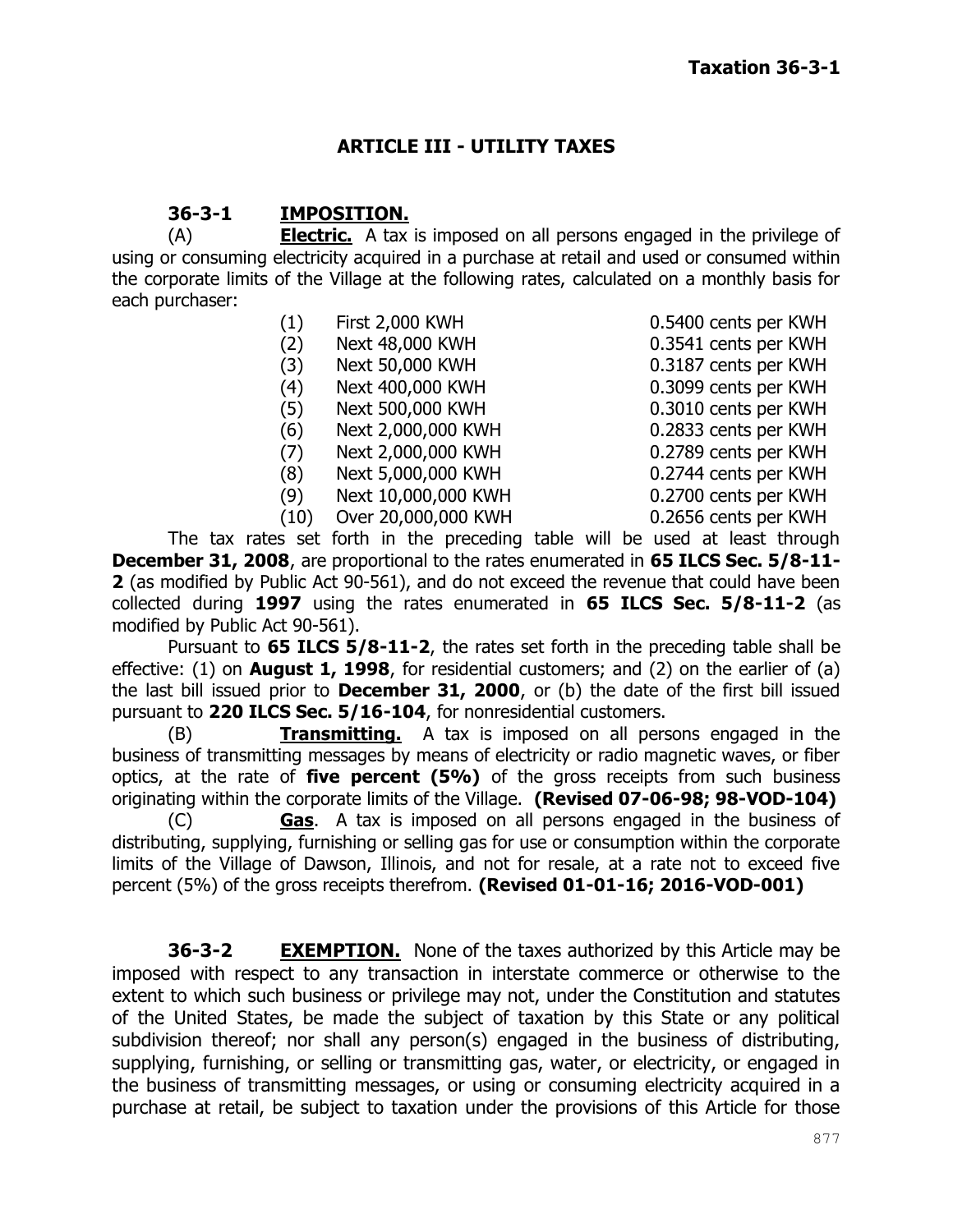transactions that are or may become subject to taxation under the provisions of the **"Municipal Retailers' Occupation Tax Act"** authorized by Section 8-11-1 of the Illinois Municipal Code; nor shall any tax authorized by this Article be imposed upon any person engaged in a business or on any privilege unless such tax is imposed in like manner and at the same rate upon all persons engaged in businesses of the same class in the Village, whether privately or municipally owned or operated, or exercising the same privilege within the Municipality. In addition, the Village of Dawson itself shall be exempt from the imposition of taxes authorized by this Article. **(Revised 11-02-15; 2015-VOD-009)**

**36-3-3 EXTENT OF TAXING.** Such tax shall be in addition to the payment of money, or value of products or services furnished to the Municipality by the taxpayer as compensation for the use of its streets, alleys, or other public places, or installation and maintenance therein, thereon or thereunder of poles, wires, pipes or other equipment used in the operation of the taxpayer or its business; and such tax shall be in addition to other taxes levied upon the taxpayer or its business. **(Revised 07-06-98; 98-VOD-104)**

**36-3-4 DEFINITIONS.** For purposes of this Article, the following definitions shall apply:

(A) **Gross Receipts** means the consideration received for the transmission of messages, and for all services rendered in connection therewith valued in money, whether received in money or otherwise, including cash, credit, services and property of every kind and material and for all services rendered therewith, and shall be determined without any deduction on account of the cost of transmitting such messages, without any deduction on account of the cost of the service, product or commodity supplied, the cost of materials used, labor or service cost, or any other expenses whatsoever.

(B) **Person** means any natural individual, firm, trust, estate, partnership, association, joint stock company, joint adventure, corporation, limited liability company, municipal corporation, the State or any of its political subdivisions, any State university created by statute, or a receiver, trustee, guardian or other representative appointed by order of any court, specifically excluding, however, the Village of Dawson, Illinois. **(Revised 11-02-15; 2015-VOD-009)**

(C) **Person maintaining a place of business in this State** means any person having or maintaining within this State, directly or by a subsidiary or other affiliate, an office, generation facility, distribution facility, transmission facility, sales office or other place of business, or any employee, agent, or other representative operating within this State under the authority of the person or its subsidiary or other affiliate, irrespective of whether such place of business or agent or other representative is located in this State permanently or temporarily, or whether such person, subsidiary or other affiliate is licensed or qualified to do business in this State.

(D) **Purchase at retail** means any acquisition of electricity by a purchaser for purposes of use or consumption, and not for resale, but shall not include the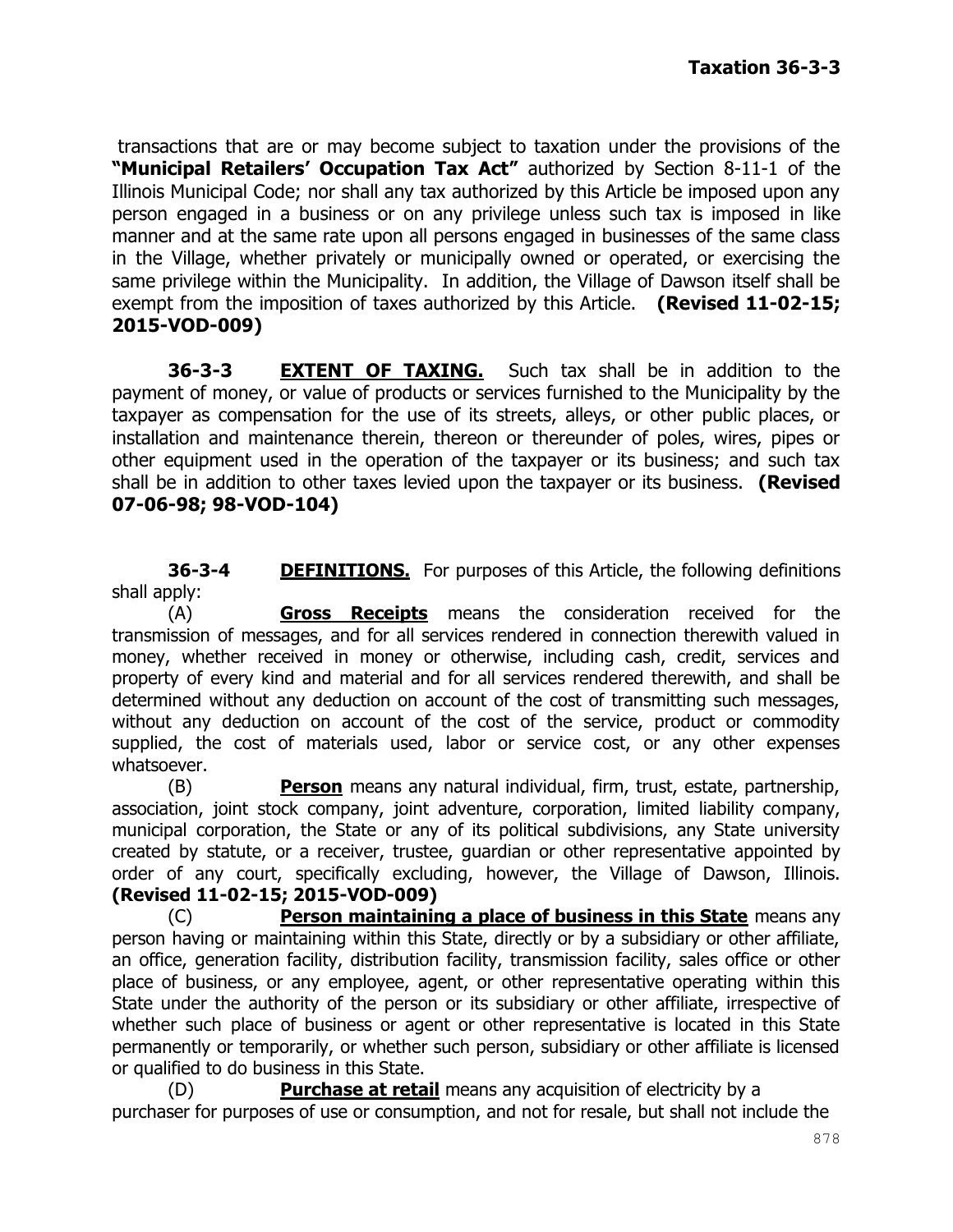use of electricity by a public utility directly in the generation, production, transmission, delivery or sale of electricity.

(E) **Purchaser** means any person who uses or consumes, within the corporate limits of the Village, electricity acquired in a purchase at retail. **(Revised 07- 06-98; 98-VOD-104)**

### **36-3-5 EFFECT.**

(A) **Electric.** The provisions of **Section 36-3-1(A)** shall not be effective until **August 1, 1998**.

(B) **Transmitting.** The provisions of **Section 36-3-1(B)** shall take effect after publication and the tax provided for therein shall be based on the gross receipts, as hereinabove defined, actually paid to the taxpayer for services billed on or after the **twentieth (20th) day of March, 1967**.

# **36-3-6 RETURN SUBMITTED TO VILLAGE TREASURER.**

(A) **Electric.** On or before the last day of each month, each taxpayer subject to the tax authorized by **Section 36-3-1(A)** shall make a return to the Village Treasurer for the preceding month in accordance with the provisions of **Section 36-3- 6(C)**.

(B) **Transmitting.** On or before the last day of **May, 1967**, each taxpayer subject to the tax authorized by **Section 36-3-1(B)** shall make a return to the Village Treasurer for the months of March, April and May, 1967, in accordance with the provisions of **Section 36-3-6(C)**. On or before the last day of every **third (3rd) month** thereafter, each such taxpayer shall make a like return to the Village Treasurer for a corresponding **three (3) month** period.

(C) **Form of Returns.** Each return required to be made by a taxpayer pursuant to this Article shall, with respect to each such taxpayer, state:

- (1) His name.
- (2) His principal place of business.
- (3) His gross receipts and/or kilowatt-hour usage during the month upon the basis of which the tax is imposed.
- (4) Amount of tax.
- (5) Such other reasonable and related information as the Village may require.

# **(Revised 07-06-98; 98-VOD-104)**

**36-3-7 PAYMENT TO VILLAGE TREASURER.** The taxpayer making the return herein provided for shall, at the time of making such return, pay to the Village Treasurer, the amount of tax herein imposed, provided that in connection with any return, the taxpayer may, if he so elects, report and pay an amount based upon his total billings of business subject to the tax during the period for which the return is made (exclusive of any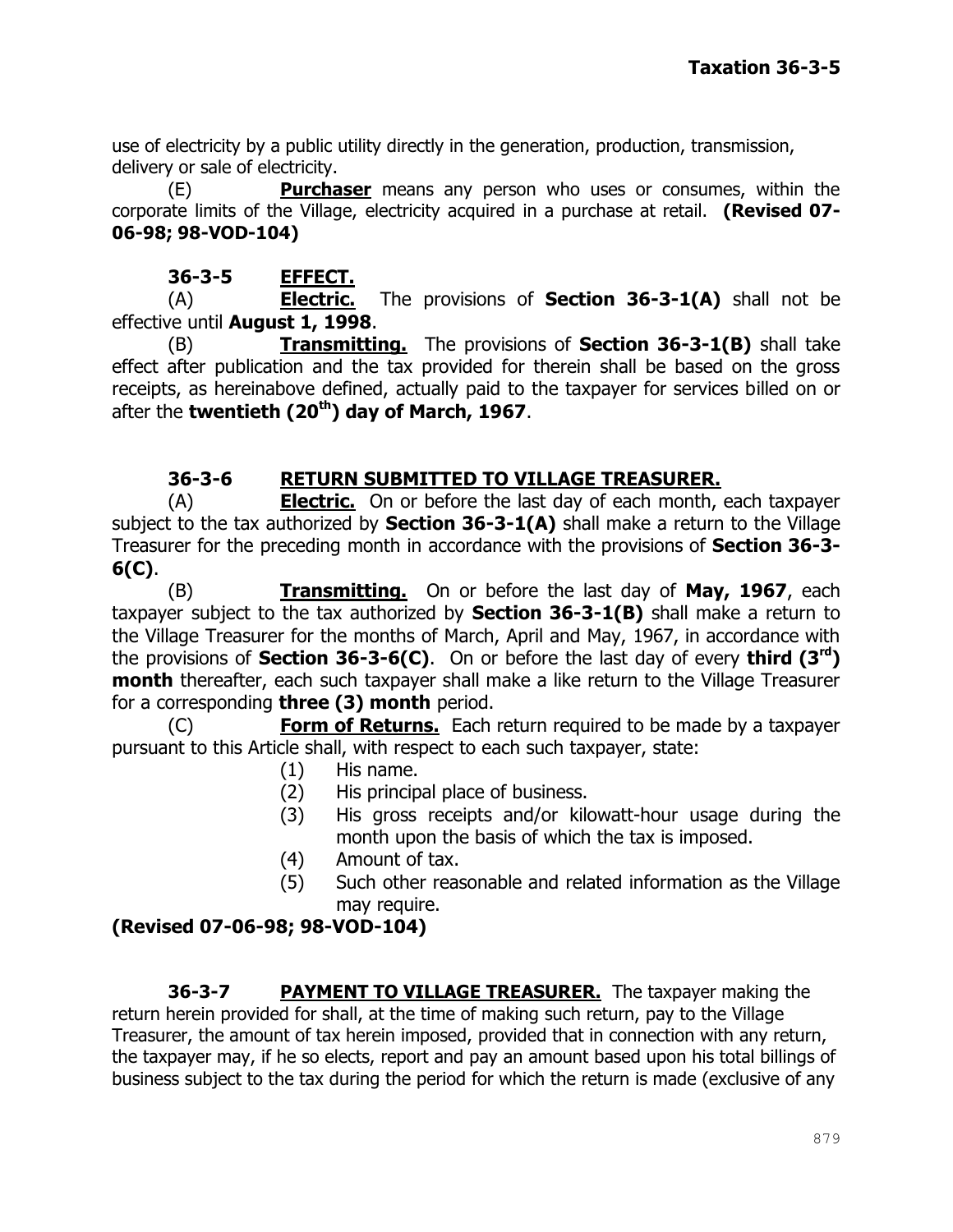amounts previously billed) with prompt adjustments of later payments based upon any difference between such billings and the taxable gross receipts.

**36-3-8 OVERPAYMENT CREDIT.** If it shall appear that an amount of tax has been paid which was not due under the provisions of this Article, whether as the result of a mistake of fact or an error of law, then such amount shall be credited against any tax due, or to become due, under this Article from the taxpayer who makes the erroneous payment; provided that no amounts erroneously paid more than **three (3) years** prior to the filing of a claim therefor shall be so credited.

**36-3-9 RECOVERY OF TAX.** No action to recover any amount of tax due under the provisions of this Article shall be commenced more than **three (3) years** after the due date of such amount.

**36-3-10 COLLECTION.** The tax authorized by **Section 36-3-1(A)** of this Article shall be collected from the purchaser by the person maintaining a place of business in this State who delivers the electricity to the purchaser. This tax shall constitute a debt of the purchaser to the person who delivers the electricity to the purchaser and if unpaid, is recoverable in the same manner as the original charge for delivering the electricity. Any tax required to be collected pursuant to this Article and any such tax collected by a person delivering electricity shall constitute a debt owed to the Village by such person delivering the electricity. Persons delivering electricity shall collect the tax from the purchaser by adding such tax to the gross charge for delivering the electricity. Persons delivering electricity shall also be authorized to add to such gross charge an amount equal to **three percent (3%)** of the tax to reimburse the person delivering electricity for the expense incurred in keeping records, billing customers, preparing and filing returns, remitting the tax and supplying data to the Village upon request. If the person delivering electricity fails to collect the tax from the purchaser, then the purchaser shall be required to pay the tax directly to the Village Treasurer in the manner prescribed by the Village. Persons delivering electricity who file returns pursuant to **Section 36-3-6(A)** shall, at the time of filing such return, pay to the Village Treasurer the amount of the tax collected pursuant to this Article. **(Revised 07-06-98; 98-VOD-104)**

**36-3-11 PENALTY.** Any taxpayer who fails to make a return, or who makes a fraudulent return, or who willfully violates any other provision of this Article is guilty of a misdemeanor and, upon conviction thereof, shall be fined not less than **One Hundred Dollars (\$100.00)** nor more than **Two Hundred Dollars (\$200.00)** in addition shall be liable in a civil action for the amount of tax due. **(Revised 07-06- 98; 98-VOD-104)**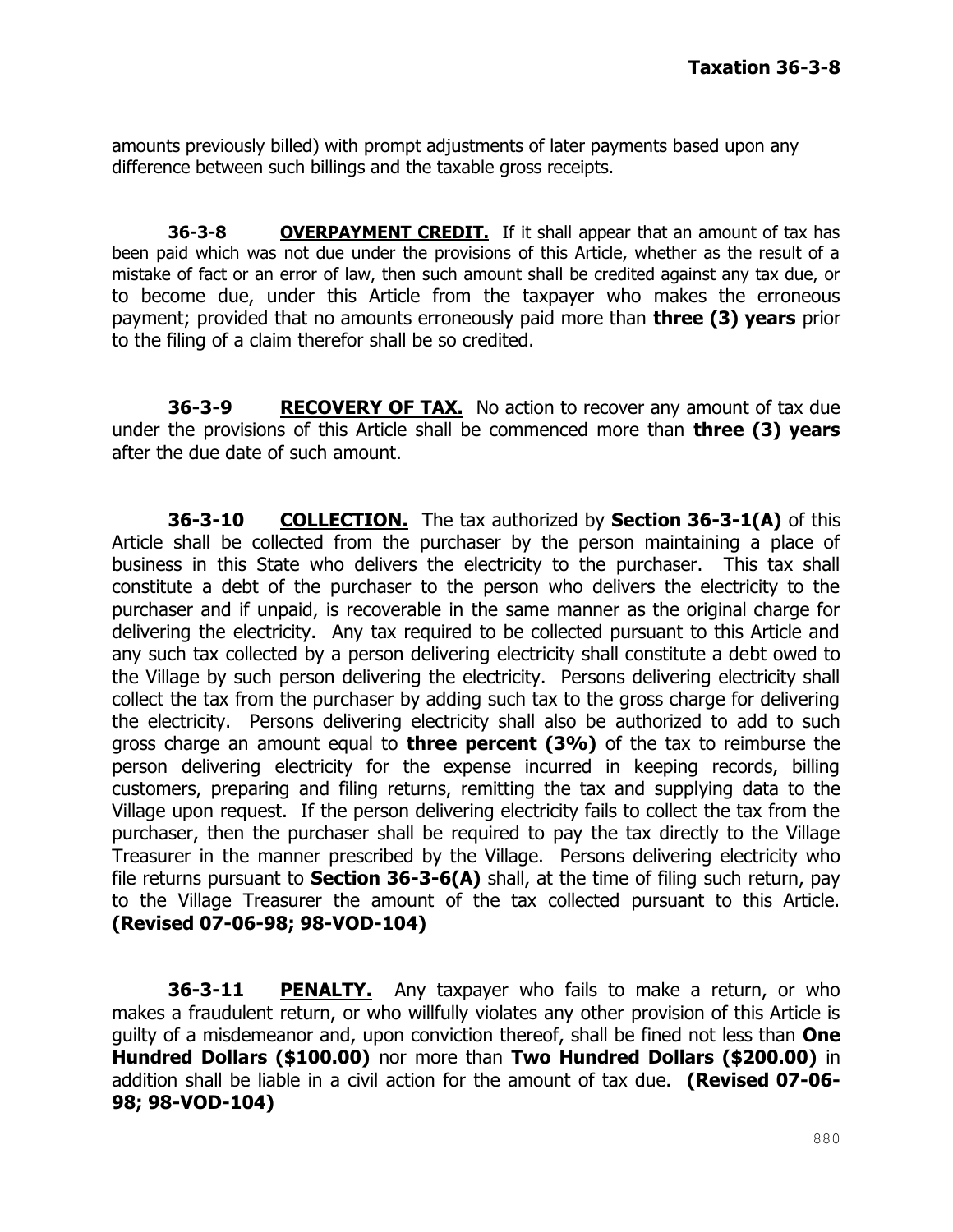### **ARTICLE IV**

### **TELECOMMUNICATIONS INFRASTRUCTURE MAINTENANCE FEE**

**36-4-1 DEFINITIONS.** As used in this Article, the following terms shall have the following meanings:

(A) **"Gross Charges"** means the amount paid to a telecommunications retailer for the act or privilege of originating or receiving telecommunications within the Village, and for all services rendered in connection therewith, valued in money whether paid in money or otherwise, including cash, credits, services, and property of every kind or nature, and shall be determined without any deduction on account of the cost of such telecommunications, the cost of the materials used, labor or service costs, or any other expense whatsoever. In case credit is extended, the amount thereof shall be included only as and when paid. "Gross charges" for private line service shall include charges imposed at each channel point within the Village, charges for the channel mileage between each channel point within the Village, and charges for that portion of the interstate inter-office channel provided within the Village. However, "gross charges" shall not include:

- (1) any amounts added to a purchaser's bill because of a charge made under:
	- (a) the fee imposed by this Section,
	- (b) additional charges added to a purchaser's bill under Section 9-221 or 9-222 of the Public Utilities Act,
	- (c) amounts collected under Section 8-11-17 of the Illinois Municipal Code,
	- (d) the tax imposed by the Telecommunications Excise Tax Act,
	- (e) 911 surcharges, or
	- (f) the tax imposed by Section 4251 of the Internal Revenue Code;
- (2) charges for a sent collect telecommunication received outside the Village;
- (3) charges for leased time on equipment or charges for the storage of data or information or subsequent retrieval or the processing of data or information intended to change its form or content. Such equipment includes, but is not limited to, the use of calculators, computers, data processing equipment, tabulating equipment, or accounting equipment and also includes the usage of computers under a time-sharing agreement;
- (4) charges for customer equipment, including such equipment that is leased or rented by the customer from any source, wherein such charges are disaggregated and separately identified from other charges: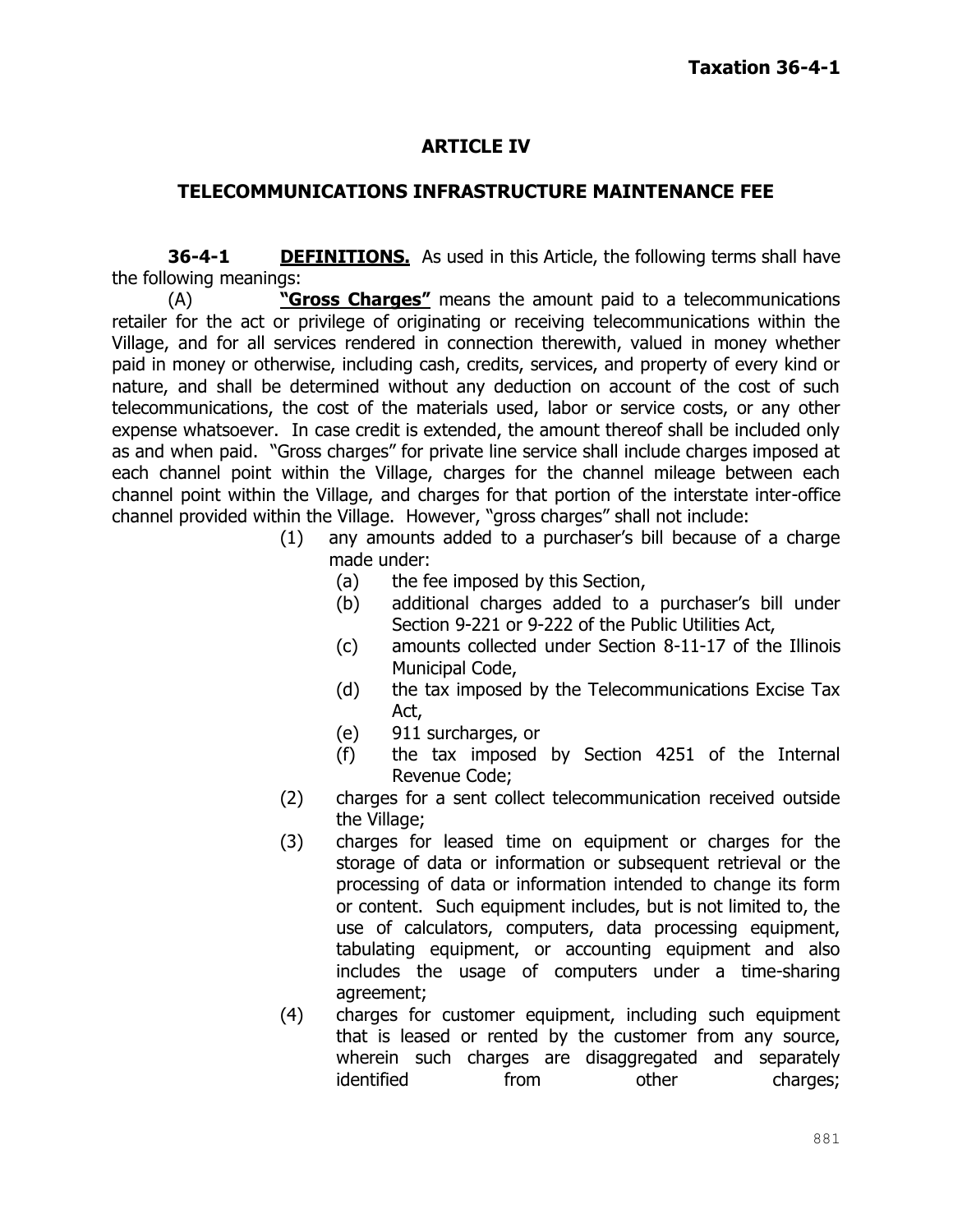- (5) charges to business enterprises certified under Section 9-222.1 of the Public Utilities Act to the extent of such exemption and during the period of time specified by the Village;
- (6) charges for telecommunications and all services and equipment provided in connection therewith between a parent corporation and its wholly owned subsidiaries or between wholly owned subsidiaries, and only to the extent that the charges between the parent corporation and wholly owned subsidiaries or between wholly owned subsidiaries represent expense allocation between the corporations and not the generation of profit other than a regulatory required profit for the corporation rendering such services;
- (7) bad debts ("bad debt" means any portion of a debt that is related to a sale at retail for which gross charges are not otherwise deductible or excludable that has become worthless or uncollectible, as determined under applicable federal income tax standards; if the portion of the debt deemed to be bad is subsequently paid, the retailer shall report and pay the tax on that portion during the reporting period in which the payment is made);
- (8) charges paid by inserting coins in coin-operated telecommunications devices; or
- (9) charges for telecommunications and all services and equipment provided to the Village.

(B) **"Public Right-of-Way"** means any municipal street, alley, water or public right-of-way dedicated or commonly used for utility purposes, including utility easements wherein the Village has acquired the right and authority to locate or permit the location of utilities consistent with telecommunications facilities. "Public Right-of-Way" shall not include any real or personal Village property that is not specifically described in the previous sentence and shall not include Village buildings and other structures or improvements, regardless of whether they are situated in the public right-of-way.

(C) **"Retailer maintaining a place of business in this State",** or any like term, means and includes any retailer having or maintaining within the State of Illinois, directly or by a subsidiary, an office, distribution facilities, transmission facilities, sales office, warehouse, or other place of business, or any agent or other representative operating within this State under the authority of the retailer or its subsidiary, irrespective of whether such place of business or agent or other representative is located here permanently or temporarily, or whether such retailer or subsidiary is licensed to do business in this State.

(D) **"Sale of telecommunications at retail"** means the transmitting, supplying, or furnishing of telecommunications and all services rendered in connection therewith for a consideration, other than between a parent corporation and its wholly owned subsidiaries or between wholly owned subsidiaries, when the gross charge made by one such corporation to another such corporation is not greater than the gross charge paid to the retailer for their use or consumption and not for sale.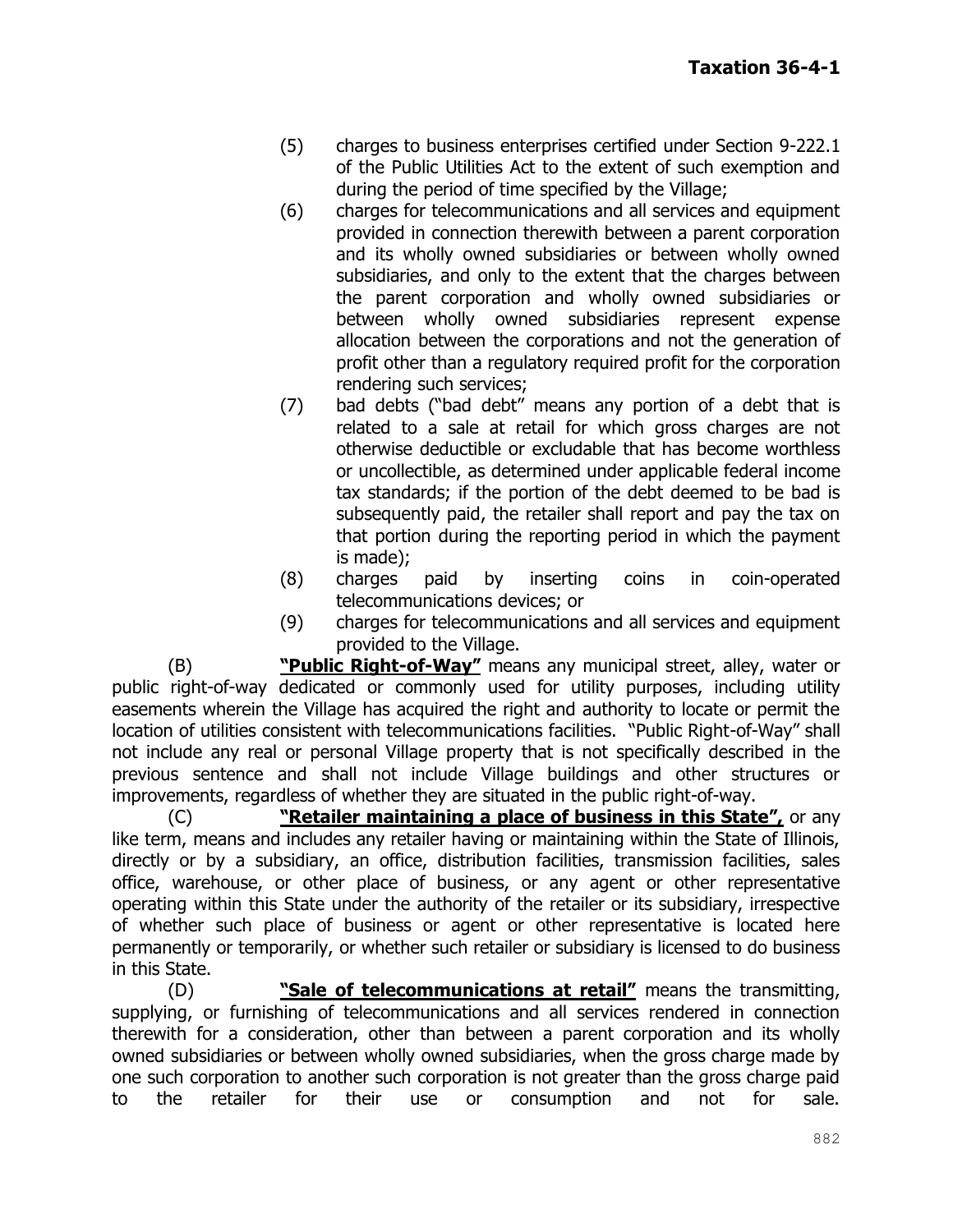(E) **"Service address"** means the location of telecommunications equipment from which telecommunications services are originated or at which telecommunications services are received. If this is not a defined location, as in the case of wireless telecommunications, paging systems, maritime systems, air-to-ground systems, and the like, "service address" shall mean the location of the customer's primary use of the telecommunications equipment as defined by the location in Illinois where bills are sent.

(F) **"Telecommunications"** includes, but is not limited to, messages or information transmitted through use of local, toll, and wide area telephone service, channel services, telegraph services, teletypewriter service, computer exchange services, private line services, specialized mobile radio services, or any other transmission of messages or information by electronic or similar means, between or among points by wire, cable, fiber optics, laser, microwave, radio, satellite, or similar facilities. Unless the context clearly requires otherwise, "telecommunications" shall also include wireless telecommunications as hereinafter defined. "Telecommunications" shall not include value added services in which computer processing applications are used to act on the form, content, code, and protocol of the information for purposes other than transmission. "Telecommunications" shall not include purchase of telecommunications by a telecommunications service provider for use as a component part of the service provided by him or her to the ultimate retail consumer who originates or terminates the end-to-end communications. Retailer access charges, right of access charges, charges for use of intercompany facilities, and all telecommunications resold in the subsequent provision and used as a component of, or integrated into, end-to-end telecommunications service shall not be included in gross charges as sales for resale. "Telecommunications" shall not include the provision of cable service through a cable system as defined in the Cable Communications Act of 1984 (47 U.S.C. Section 521 and following) as now or hereafter amended or cable or other programming services subject to an open video system fee payable to the Village through an open video system as defined in the Rules of the Federal Communications Commission (47 C.D.F. 76.1550 and following) as now or hereafter amended.

(G) **"Telecommunications provider"** means (1) any telecommunications retailer; and (2) any person that is not a telecommunications retailer that installs, owns, operates or controls equipment in the public right-of-way that is used or designed to be used to transmit telecommunications in any form.

(H) **"Telecommunications retailer" or "retailer" or "carrier"** means and includes every person engaged in the business of making sales of telecommunications at retail as defined in this Section. The Village may, in its discretion, upon application, authorize the collection of the fee hereby imposed by any retailer not maintaining a place of business within this State, who, to the satisfaction of the Village, furnishes adequate security to ensure collection and payment of the fee. When so authorized, it shall be the duty of such retailer to pay the fee upon all of the gross charges for telecommunications in the same manner and subject to the same requirements as a retailer maintaining a place of business in the Village.

(I) **"Wireless telecommunications"** includes cellular mobile telephone services, personal wireless services as defined in Section 704(C) of the Telecommunications Act of 1996 (Public Law No. 104-104), 42 U.S.C. §331(c)(7), as now or hereafter amended, including all commercial mobile radio services, and paging services.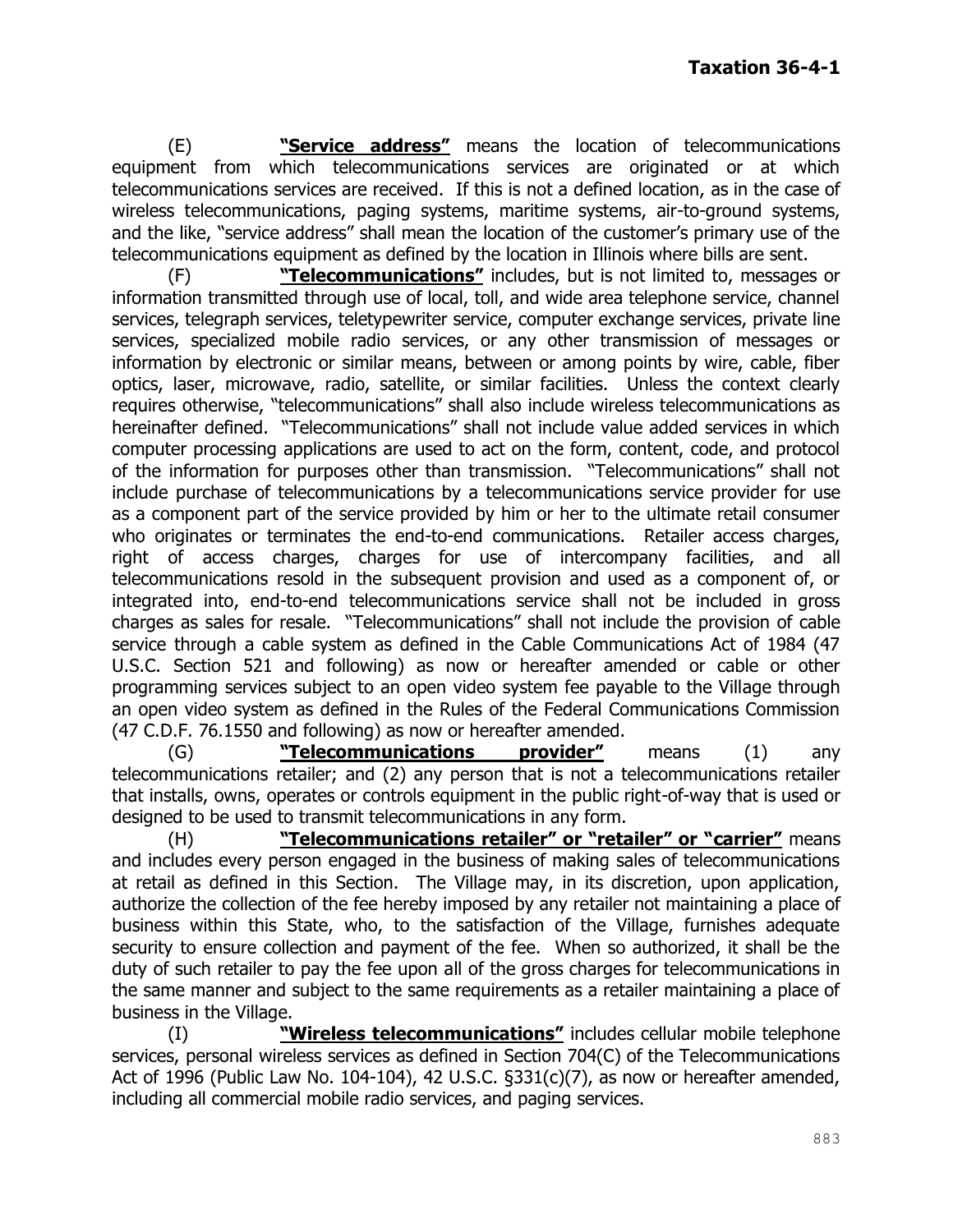# **36-4-2 REGISTRATION OF TELECOMMUNICATIONS PROVIDERS.**

(A) Every telecommunications provider as defined by this Article shall register with the Village within **thirty (30) days** after the effective date of this Article or becoming a telecommunications provider, whichever is later, on a form to be provided by the Village, provided, however, that any telecommunications retailer that has filed a return pursuant to **Section 36-4-4(C)** of this Article shall be deemed to have registered in accordance with this Section.

(B) Every telecommunications provider who has registered with the Village pursuant to **Section 36-4-2(A)** has an affirmative duty to submit an amended registration form or current return as required by **Section 36-4-4(C),** as the case may be, to the Village within **thirty (30) days** from the date of the occurrence of any changes in the information provided by the telecommunications provider in the registration form or most recent return on file with the Village.

#### **36-4-3 MUNICIPAL TELECOMMUNICATIONS INFRASTRUCTURE MAINTENANCE FEE.**

(A) A Village telecommunications infrastructure maintenance fee is hereby imposed upon all telecommunications retailers in the amount of **one percent (1%**) of all gross charges charged by the telecommunications retailers to service addresses within the Village for telecommunications originating or received in the Village.

(B) Upon the effective date of the infrastructure maintenance fee authorized in this Article, the Village infrastructure maintenance fee authorized hereunder shall be the only fee or compensation for the use of all public rights-of-way within the Village by telecommunications retailers. Imposition of the infrastructure maintenance fee provided under this Article does not, however, serve as a limitation on the levying of any taxes or imposition of any fees otherwise authorized by law.

(C) The Village telecommunications infrastructure maintenance fee authorized by this Section shall be collected, enforced, and administered as set forth in **Section 36-4-4** of this Article.

#### **36-4-4 COLLECTION, ENFORCEMENT, AND ADMINISTRATION OF TELECOMMUNICATIONS INFRASTRUCTURE MAINTENANCE FEES.**

(A) A telecommunications retailer shall charge to and collect from each customer an additional charge in an amount equal to the Village infrastructure maintenance fee attributable to that customer's service address.

(B) Unless otherwise approved by the Village the infrastructure maintenance fee shall be remitted by the telecommunications retailer to the Village not later than the last day of the month subsequent to the month in which a bill is issued to the customer; provided, however, that the telecommunications retailer may retain an amount not to exceed **two percent (2%)** of the Village infrastructure maintenance fee collected by it to reimburse itself for expenses incurred in accounting for and remitting the fee.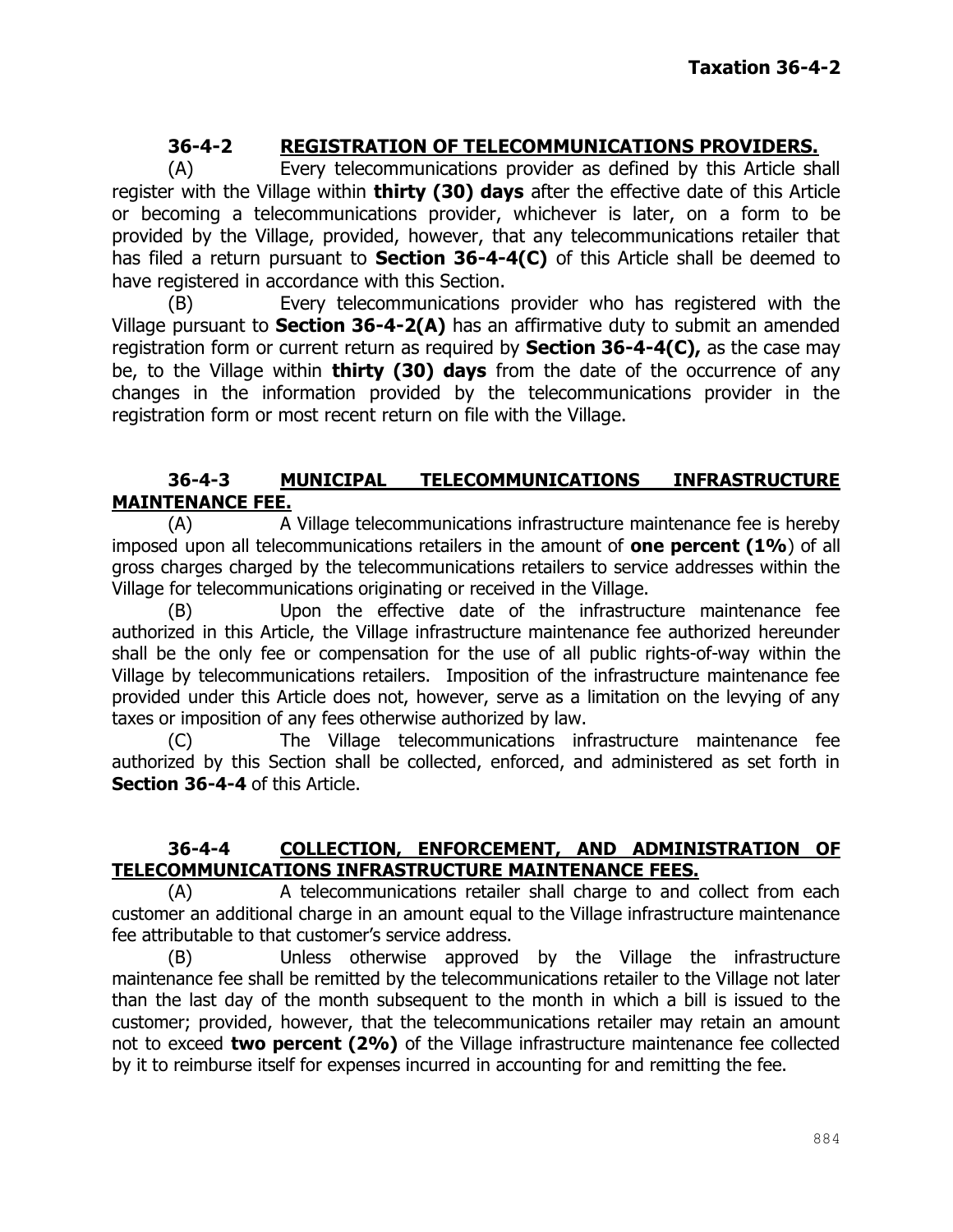(C) Remittance of the municipal infrastructure fee to the Village shall be accompanied by a return, in a form to be prescribed by the Village Mayor, which shall contain such information as the Village Mayor may reasonably require.

(D) Any infrastructure maintenance fee required to be collected pursuant to this Article and any such infrastructure maintenance fee collected by such telecommunications retailer shall constitute a debt owed by the telecommunications retailer to the Village. The charge imposed under **Section 36-4-4(A)** by the telecommunications retailer pursuant to this Article shall constitute a debt of the purchaser to the telecommunications retailer who provides such services until paid and, if unpaid, is recoverable at law in the same manner as the original charge for such services.

(E) If it shall appear that an amount of infrastructure maintenance fee has been paid that was not due under the provisions of this Article, whether as a result of a mistake of fact or an error of law, then such amount shall be credited against any infrastructure maintenance fee due, or to become due, under this Article, from the telecommunications retailer who made the erroneous payment; provided, however, the Village Mayor may request, and telecommunications retailer shall provide, written substantiation for such credit. However, no claim for such credit may be made more than **three (3) years** after the date of the erroneous payment unless, (1) the credit is used only to offset a claim of underpayment made by the Village within the applicable statutory period of limitations, and (2) the credit derives from an overpayment made by the same telecommunications retailer during the applicable statutory period of limitations.

(F) Amounts paid under this Article by telecommunications retailers shall not be included in the tax base under any of the following acts as described immediately below:

- (1) **"gross charges"** for purposes of the Telecommunications Excise Tax Act;
- (2) **"gross receipts"** for purposes of the municipal utility tax as prescribed in Section 8-11-2 of the Illinois Municipal Code;
- (3) **"gross charges"** for purposes of the municipal telecommunications tax as prescribed in Section 8-11-17 of the Illinois Municipal Code;
- (4) **"gross revenue"** for purposes of the tax on annual gross revenue of public utilities in Section 2-202 of the Public Utilities Act.

(G) The Village shall have the right, in its discretion, to audit the books and records of all telecommunications retailers subject to this Article to determine whether the telecommunications retailer has properly accounted to the Village for the Village infrastructure maintenance fee. Any underpayment of the amount of the Village infrastructure maintenance fee due to the Village by the telecommunications retailer shall be paid to the Village plus **five percent (5%)** of the total amount of the underpayment determined in an audit, plus any costs incurred by the Village in conducting the audit, in an amount not to exceed **five percent (5%)** of the total amount of the underpayment determined in an audit. Said sum shall be paid to the Village within **twenty-one (21) days** after the date of issuance of an invoice for same.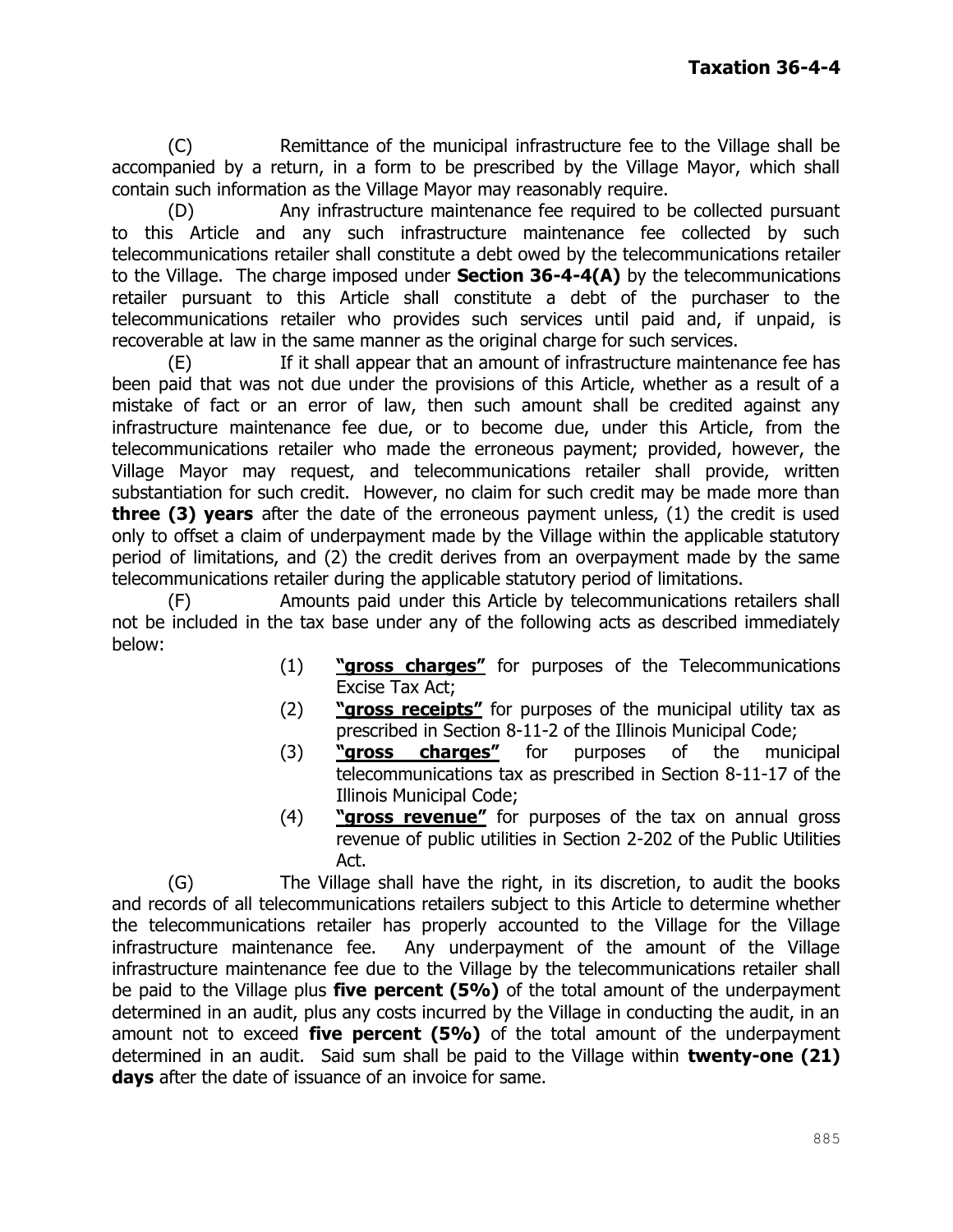(H) The Village Mayor, or his or her designee, may promulgate such further or additional regulations concerning the administration and enforcement of this Article, consistent with its provisions, as may be required from time to time and shall notify all telecommunications retailers that are registered pursuant to **Section 36-4-2** of this Article of such regulations.

**36-4-5 COMPLIANCE WITH OTHER LAWS.** Nothing in this Article shall excuse any person or entity from obligations imposed under any law, including but not limited to:

(A) generally applicable taxes; and

(B) standards for construction on, over, under, or within, use of or repair of the public rights-of-way, including standards relating to free standing towers and other structures upon the public rights-of-way, as provided; and

(C) Any liability imposed for the failure to comply with such generally applicable taxes or standards governing construction on, over, under, or within, use of or repair of the public rights-of-way; and

(D) Compliance with any ordinance or provision of this Code concerning uses or structures not located on, over, or within the right-of-way.

**36-4-6 EXISTING FRANCHISES AND LICENSES.** Any franchise, license, or similar agreements between telecommunications retailers and the Village entered into before the effective date of this Article regarding the use of public rightsof-way shall remain valid according to and for their stated terms except for any fees, charges or other compensation to the extent waived.

**36-4-7 PENALTIES.** Any telecommunications provider who violates, disobeys, omits, neglects or refuses to comply with any of the provisions of this Article shall be subject to fine in accordance with the general penalty provisions of the Village Municipal Code.

**36-4-8 ENFORCEMENT.** Nothing in this Article shall be construed as limiting any additional or further remedies that the Village may have for enforcement of this Article.

**36-4-9 SEVERABILITY.** If any section, subsection, sentence, clause, phrase or portion of this Article is for any reason held invalid or unconstitutional by any court of competent jurisdiction, such portion shall be deemed a separate, distinct, and independent provision and such holding shall not affect the validity of the remaining portions hereof.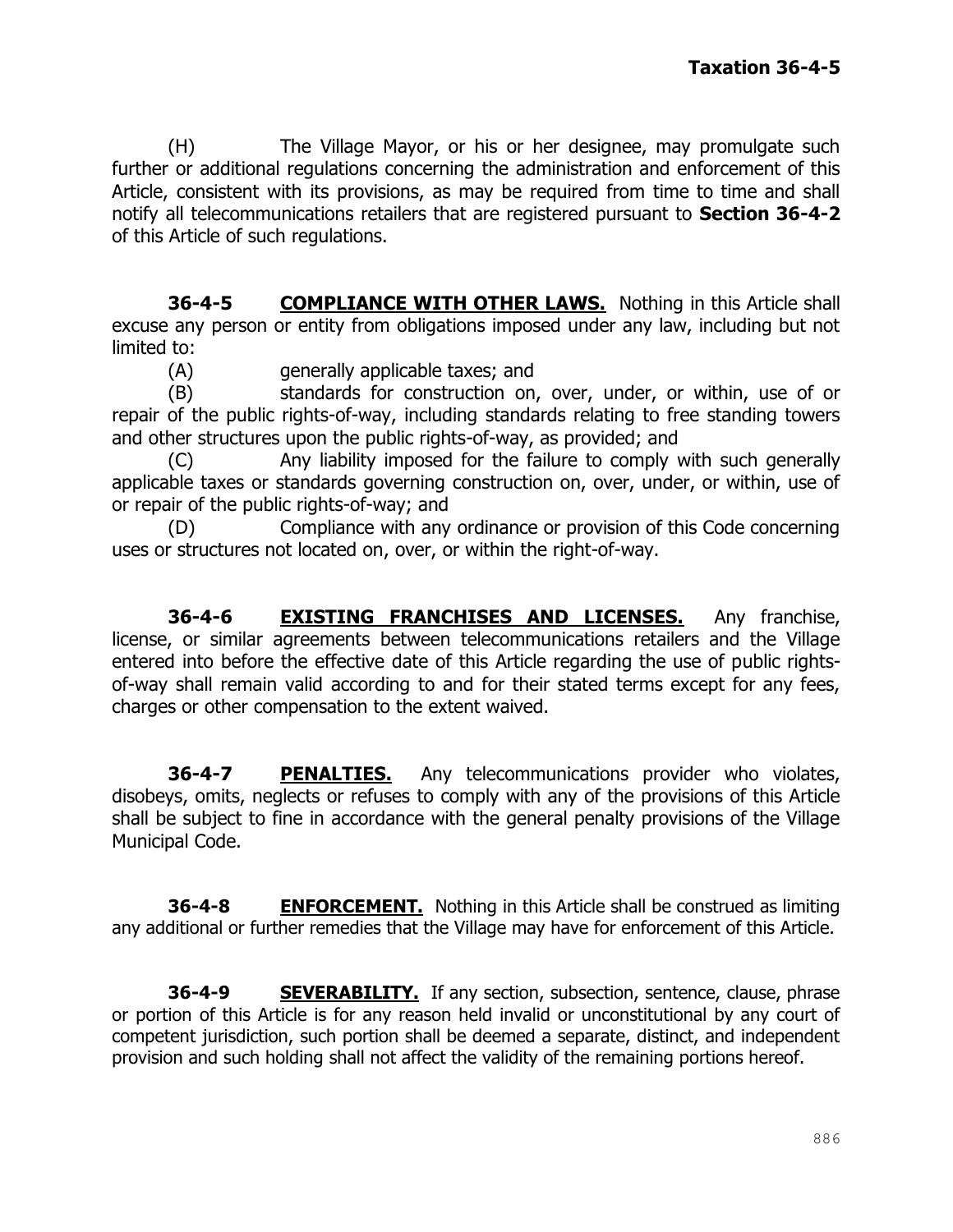**36-4-10 CONFLICT.** This Article supersedes all Articles or parts of Articles adopted prior hereto which are in conflict herewith, to the extent of such conflict.

### **36-4-11 WAIVER AND FEE IMPLEMENTATION.**

(A) The Village hereby waives all fees, charges, and other compensation that may accrue, after the effective date of the waiver, to the Village by a telecommunications retailer pursuant to any existing Village franchise, license, or similar agreement with a telecommunications retailer during the time the Village imposes the Telecommunications Infrastructure Maintenance Fee. This waiver shall only be effective during the time the Infrastructure Maintenance Fee provided for in this Article is subject to being lawfully imposed on the telecommunications retailer and collected by the telecommunications retailer from the customer.

(B) The Village Clerk shall send a notice of the waiver by certified mail/ return receipt requested to each telecommunications retailer with whom the Village has a franchise.

(C) The Village infrastructure maintenance fee provided for in this Article shall become effective and imposed on the **first (1st) day** of the month not less than **ninety (90) days** after the Village provides written notice by certified mail to each telecommunications retailer with whom the Village has an existing franchise, license, or similar agreement that the Village waives all compensation under such existing franchise, license, or similar agreement during such time as the fee is subject to being lawfully imposed and collected by the retailer and remitted to the Village. The infrastructure maintenance fee shall apply to gross charges billed on or after the effective date as established in the preceding sentence.

### **(Ord. No. 98-01; 03-02-98)**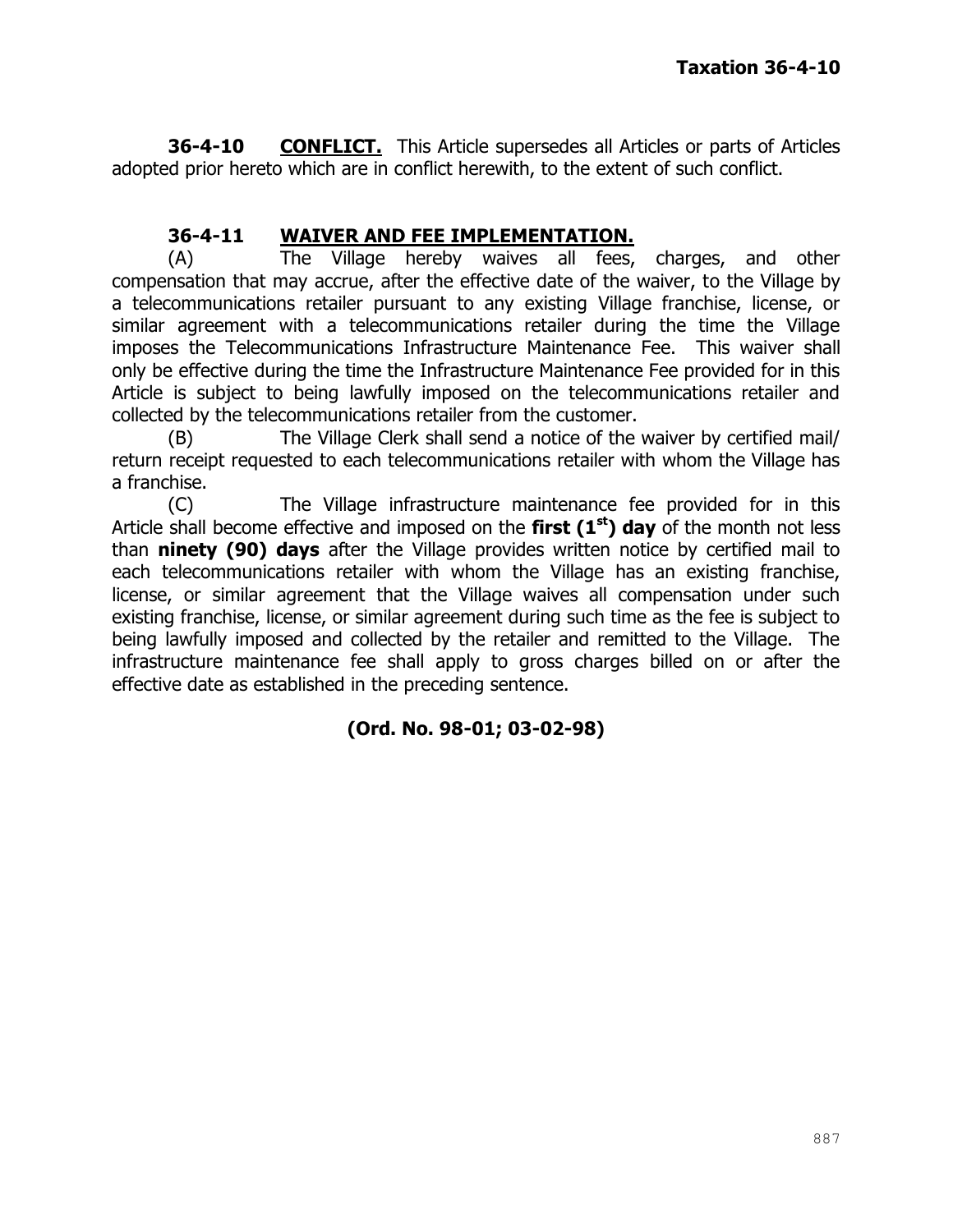### **ARTICLE V**

### **TAXPAYERS' RIGHTS CODE**

**36-5-1 TITLE.** This Article shall be known as, and may be cited as, the "Locally Imposed and Administered Tax Rights and Responsibility Code".

**36-5-2 SCOPE.** The provisions of this Code shall apply to the Village's procedures in connection with all of the Village's locally imposed and administered taxes.

**36-5-3 DEFINITIONS.** Certain words or terms herein shall have the meaning ascribed to them as follows:

(A) **Act.** "Act" means the "Local Government Taxpayers' Bill of Rights Act".

(B) **Corporate Authorities.** "Corporate Authorities" means the Village's President, or Mayor and Board of Trustees.

(C) **Locally Imposed and Administered Tax or "Tax".** "Locally Imposed and Administered Tax" or "Tax" means each tax imposed by the Village that is collected or administered by the Village not an agency or department of the State. It does not include any taxes imposed upon real property under the Property Tax Code or fees collected by the Village other than infrastructure maintenance fees.

(D) **Local Tax Administrator.** "Local Tax Administrator", the Village's Mayor, is charged with the administration and collection of the locally imposed and administered taxes, including staff, employees or agents to the extent they are authorized by the local tax administrator to act in the local tax administrator's stead. The local tax administrator shall have the authority to implement the terms of this Code to give full effect to this Code. The exercise of such authority by the local tax administrator shall not be inconsistent with this Code and the Act.

(E) **Village.** "Village" means the Village of Dawson, Illinois.

(F) **Notice.** "Notice" means each audit notice, collection notice or other similar notice or communication in connection with each of the Village's locally imposed and administered taxes.

(G) **Tax Ordinance.** "Tax Ordinance" means each ordinance adopted by the Village that imposes any locally imposed and administered tax.

(H) **Taxpayer.** "Taxpayer" means any person required to pay any locally imposed and administered tax and generally includes the person upon whom the legal incidence of such tax is placed and with respect to consumer taxes includes the business or entity required to collect and pay the locally imposed and administered tax to the Village.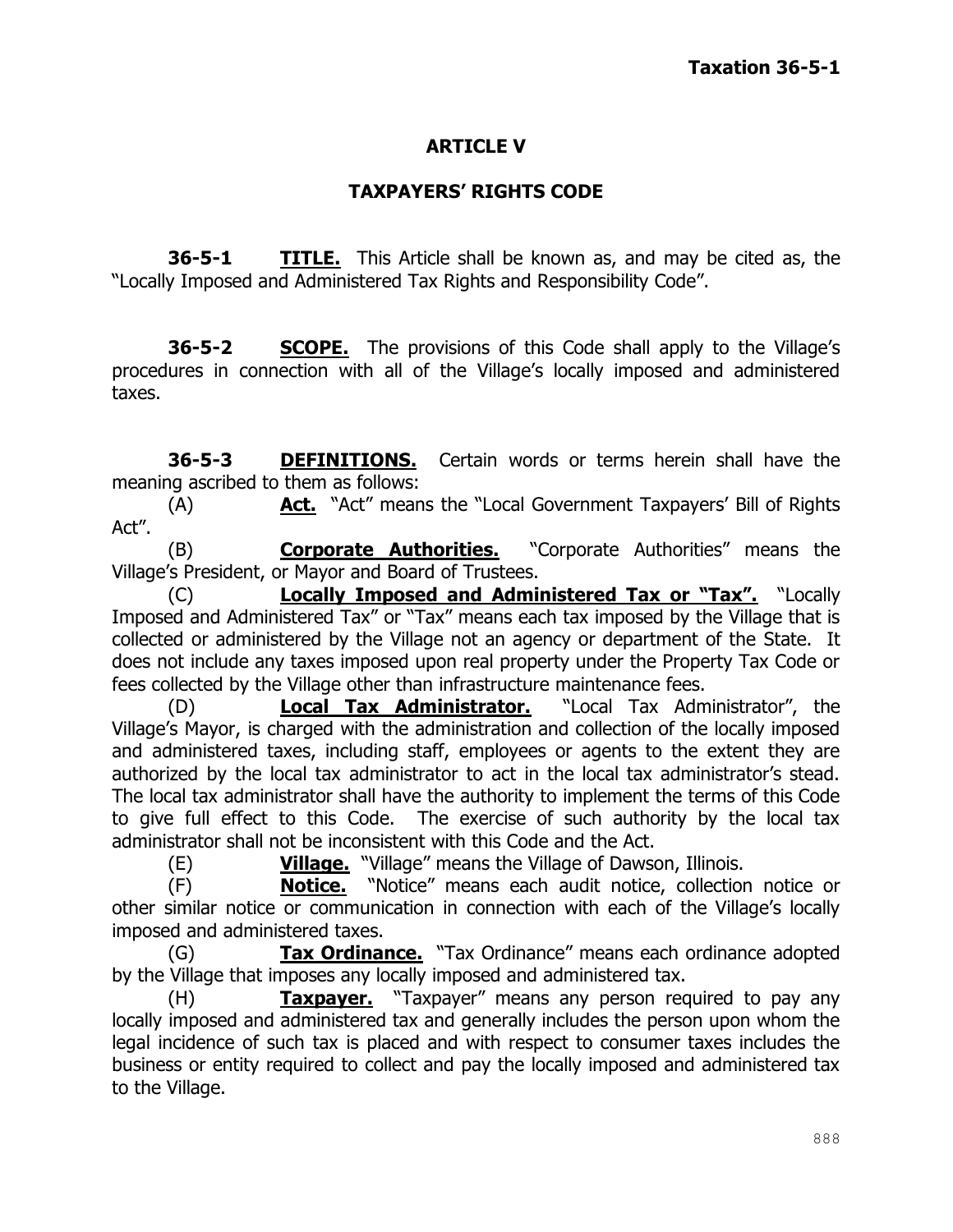**36-5-4 NOTICES.** Unless otherwise provided, whenever notice is required to be given, the notice is to be in writing mailed not less than **seven (7) calendar days** prior to the day fixed for any applicable hearing, audit or other scheduled act of the local tax administrator. The notice shall be sent by the local tax administrator as follows:

(A) First class or express mail, or overnight mail, addressed to the persons concerned at the persons' last known address, or

(B) Personal service or delivery.

**36-5-5 LATE PAYMENT.** Any notice, payment, remittance or other filing required to be made to the Village pursuant to any tax ordinance shall be considered late unless it is:

(A) physically received by the Village on or before the due date, or

(B) received in an envelope or other container displaying a valid, readable U.S. postmark dated on or before the due date, properly addressed to the Village, with adequate postage prepaid.

**36-5-6 PAYMENT.** Any payment or remittance received for a tax period shall be applied in the following order:

- (A) first to the tax due for the applicable period;
- (B) second to the interest due for the applicable period; and
- (C) third to the penalty for the applicable period.

#### **36-5-7 CERTAIN CREDITS AND REFUNDS.**

(A) The Village shall not refund or credit any taxes voluntarily paid without written protest at the time of payment in the event that a locally imposed and administered tax is declared invalidly enacted or unconstitutional by a court of competent jurisdiction. However, a taxpayer shall not be deemed to have paid the tax voluntarily if the taxpayer lacked knowledge of the facts upon which to protest the taxes at the time of payment or if the taxpayer paid the taxes under duress.

(B) The statute of limitations on a claim for credit or refund shall be **four (4)** or less years after the end of the calendar year in which payment in error was made. The Village shall not grant a credit or refund of locally imposed and administered taxes, interest, or penalties to a person who has not paid the amounts directly to the Village.

(C) The procedure for claiming a credit or refund of locally imposed and administered taxes, interest or penalties paid in error shall be as follows:

- (1) The taxpayer shall submit to the local tax administrator in writing a claim for credit or refund together with a statement specifying:
	- (a) the name of the locally imposed and administered tax subject to the claim;
	- (b) the tax period for the locally imposed and administered tax subject to the claim;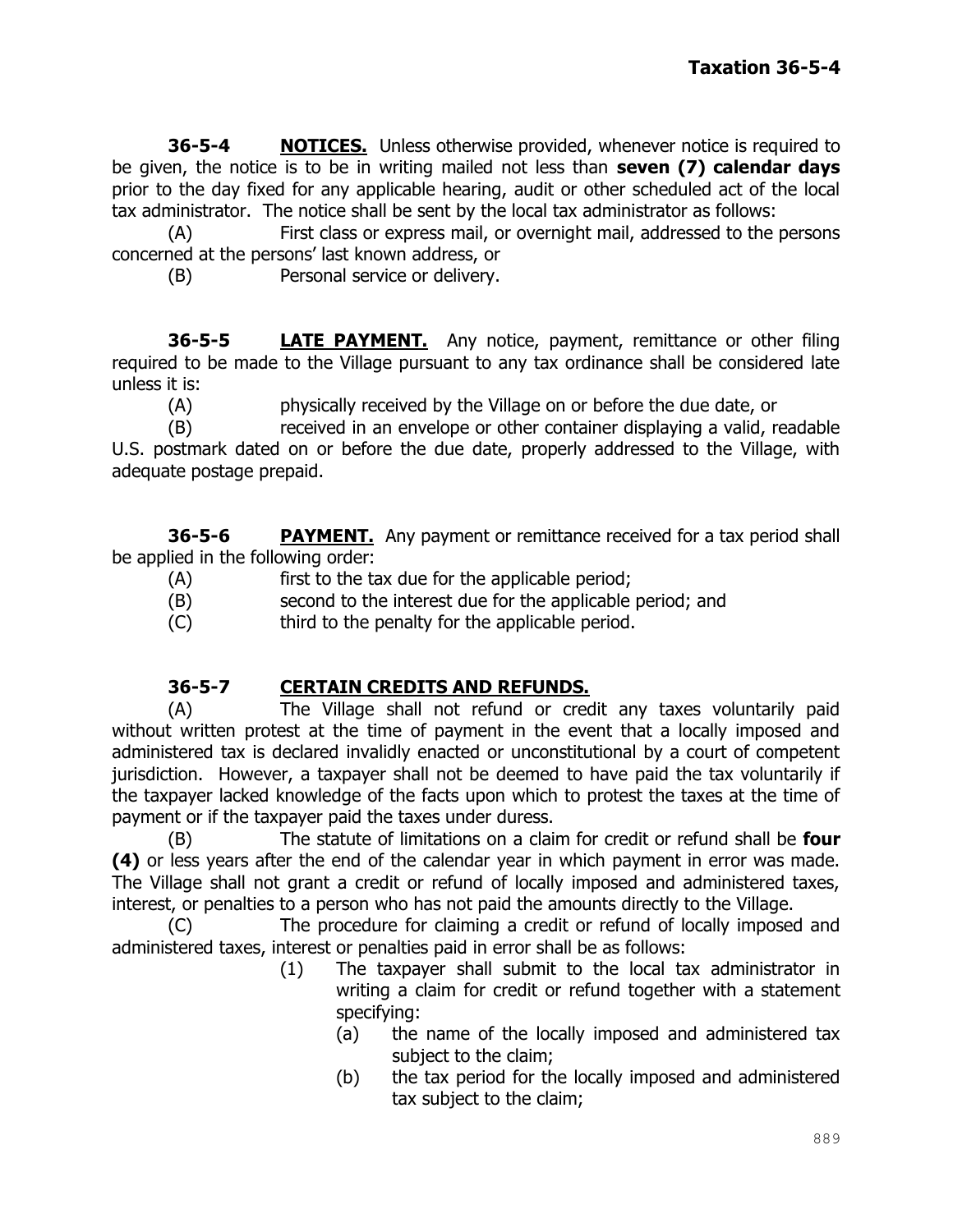- (c) the date of the tax payment subject to the claim and the cancelled check or receipt for the payment;
- (d) the taxpayer's recalculation, accompanied by an amended or revised tax return, in connection with the claim; and
- (e) a request for either a refund or a credit in connection with the claim to be applied to the amount of tax, interest and penalties overpaid, and, as applicable, related interest on the amount overpaid; provided, however, that there shall be no refund and only a credit given in the event the taxpayer owes any monies to the Village.
- (2) Within **ten (10) days** of the receipt by the local tax administrator of any claim for a refund or credit, the local tax administrator shall either:
	- (a) grant the claim; or
	- (b) deny the claim, in whole or in part, together with a statement as to the reason for the denial or the partial grant and denial.
- (3) In the event the local tax administrator grants, in whole or in part, a claim for refund or credit, the amount of the grant for refund or credit shall bear interest at the rate of **nine percent (9%)** per annum, based on a year of **three hundred sixtyfive (365) days** and the number of days elapsed, from the date of the overpayment to the date of mailing of a refund check or the grant of a credit.

**36-5-8 AUDIT PROCEDURE.** Any request for proposed audit pursuant to any local administered tax shall comply with the notice requirements of this Code.

- (A) Each notice of audit shall contain the following information:
	- $(1)$  the tax;
	- (2) the time period of the audit; and
	- (3) a brief description of the books and records to be made available for the auditor.

(B) Any audit shall be conducted during normal business hours and if the date and time selected by the local tax administrator is not agreeable to the taxpayer, another date and time may be requested by the taxpayer within **thirty (30) days** after the originally designated audit and during normal business hours.

(C) The taxpayer may request an extension of time to have an audit conducted. The audit shall be conducted not less than **seven (7) days** nor more than **thirty (30) days** from the date the notice is given, unless the taxpayer and the local tax administrator agreed to some other convenient time. In the event taxpayer is unable to comply with the audit on the date in question, the taxpayer may request another date within the **thirty (30) days**, approved in writing, that is convenient to the taxpayer and the local tax administrator.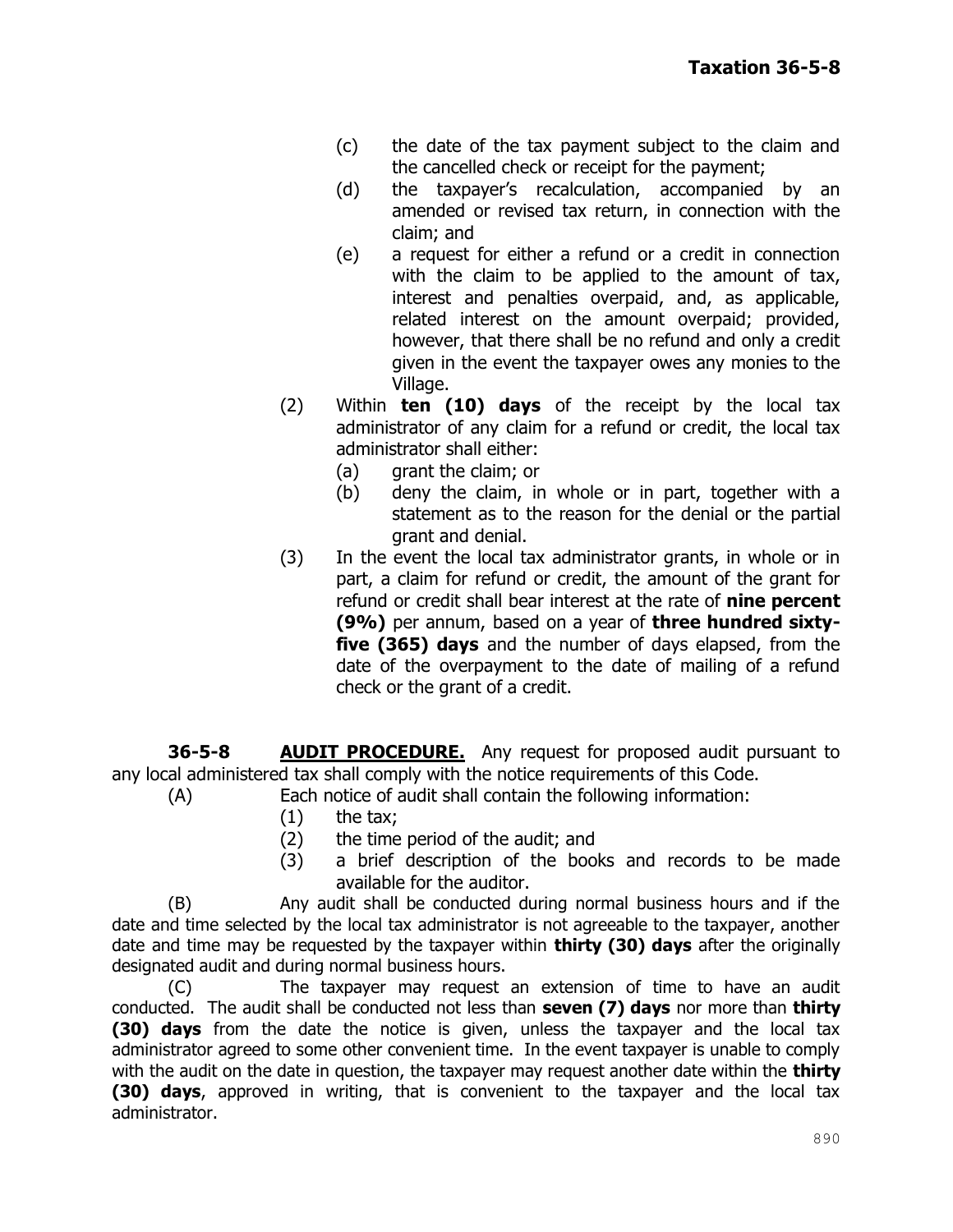(D) Every taxpayer shall keep accurate books and records of the taxpayer's business or activities, including original source documents and books of entry denoting the transactions which had given rise or may have given rise to any tax liability, exemption or deduction. All books shall be kept in the English Language and shall be subject to and available for inspection by the Village.

(E) It is the duty and responsibility of every taxpayer to make available its books and records for inspection by the Village. If the taxpayer or tax collector fails to provide the documents necessary for audit within the time provided, the local tax administrator may issue a tax determination and assessment based on the tax administrator's determination of the best estimate of the taxpayer's tax liability.

(F) If an audit determines there has been an overpayment of a locally imposed and administered tax as a result of the audit, written notice of the amount of overpayment shall be given to the taxpayer within **thirty (30) days** of the Village's determination of the amount of overpayment.

(G) In the event a tax payment was submitted to the incorrect local governmental entity, the local tax administrator shall notify the local governmental entity imposing such tax.

# **36-5-9 APPEAL.**

(A) The local tax administrator shall send written notice to a taxpayer upon the local tax administrator's issuance of a protestable notice of tax due, a bill, a claim denial, or a notice of claim reduction regarding any tax. The notice shall include the following information:

- (1) the reason for the assessment;
- (2) the amount of the tax liability proposed;
- (3) the procedure for appealing the assessment; and
- (4) the obligations of the Village during the audit, appeal, refund and collection process.

(B) A taxpayer who receives written notice from the local tax administrator of a determination of tax due or assessment may file with the local tax administrator a written protest and petition for hearing, setting forth the basis of the taxpayer's request for a hearing. The written protest and petition for hearing must be filed with the local tax administrator within **forty-five (45) days** of receipt of the written notice of the tax determination and assessment.

(C) If a timely written notice and petition for hearing is filed, the local tax administrator shall fix the time and place for hearing and shall give written notice to the taxpayer. The hearing shall be scheduled for a date within **fourteen (14) days** of receipt of the written protest and petition for hearing, unless the taxpayer requests a later date convenient to all parties.

(D) If a written protest and petition for hearing is not filed within the **forty-five (45) day** period, the tax determination, audit or assessment shall become a final bill due and owing without further notice.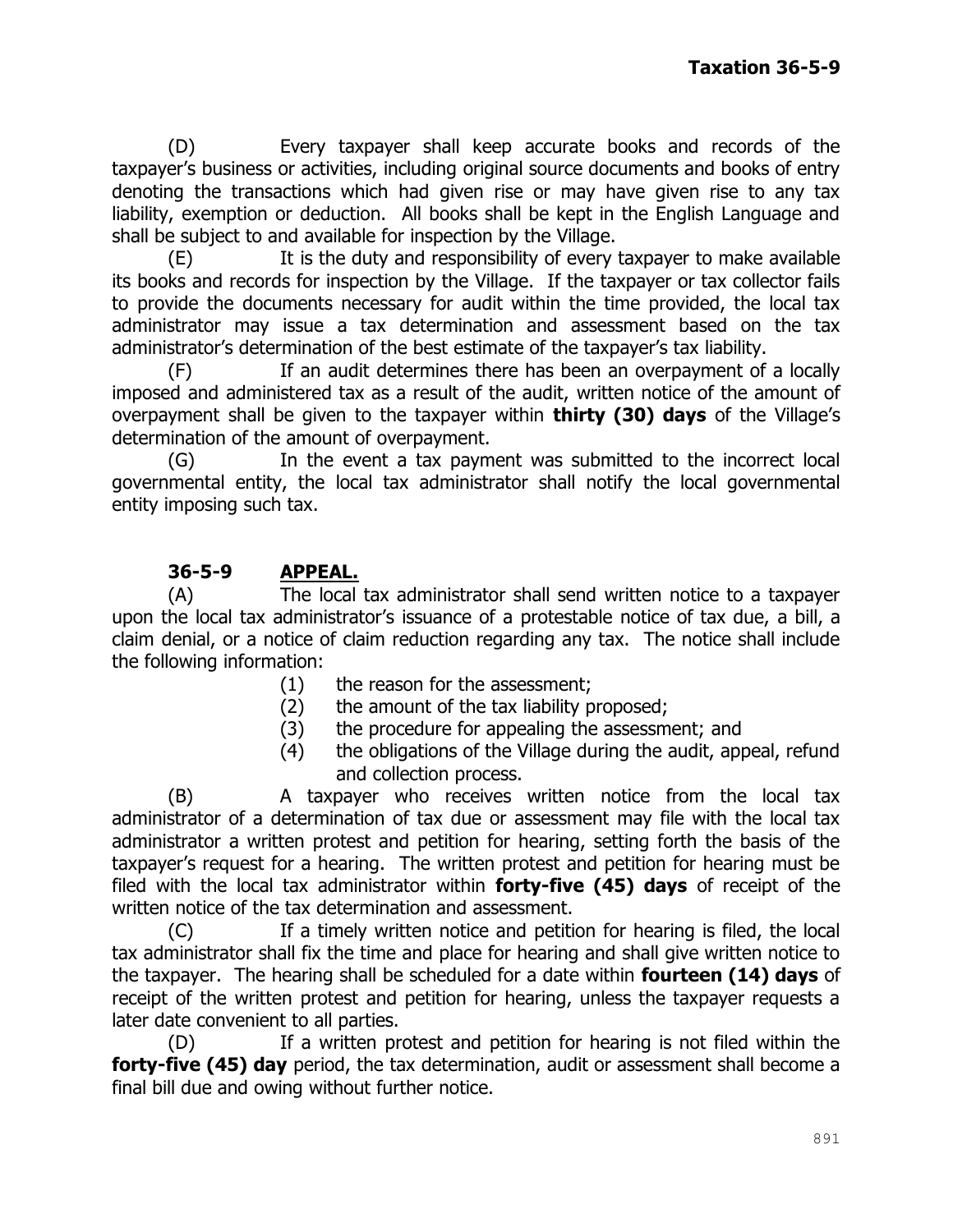(E) Upon the showing of reasonable cause by the taxpayer and the full payment of the contested tax liability along with interest accrued as of the due date of the tax, the local tax administrator may reopen or extend the time for filing a written protest and petition for hearing. In no event shall the time for filing a written protest and petition for hearing be reopened or extended for more than **ninety (90) days** after the expiration of the **forty-five (45) day** period.

# **36-5-10 HEARING.**

(A) Whenever a taxpayer or a tax collector has filed a timely written protest and petition for hearing under **Section 36-5-9**, above, the local tax administrator shall conduct a hearing regarding any appeal.

(B) No continuances shall be granted except in cases where a continuance is absolutely necessary to protect the rights of the taxpayer. Lack of preparation shall not be grounds for a continuance. Any continuance granted shall not exceed **fourteen (14) days**.

(C) At the hearing the local tax administrator shall preside and shall hear testimony and accept any evidence relevant to the tax determination, audit or assessment. The strict rules of evidence applicable to judicial proceedings shall not apply.

(D) At the conclusion of the hearing, the local tax administrator shall make a written determination on the basis of the evidence presented at the hearing. The taxpayer or tax collector shall be provided with a copy of the written decision.

**36-5-11 INTEREST AND PENALTIES.** In the event a determination has been made that a tax is due and owing, through audit, assessment or other bill sent, the tax must be paid within the time frame otherwise indicated.

(A) **Interest.** The Village hereby provides for the amount of interest to be assessed on a late payment, underpayment, or nonpayment of the tax, to be **nine percent (9%)** per annum, based on a year of **three hundred sixty-five (365) days** and the number of days elapsed.

(B) **Late Filing and Payment Penalties.** If a tax return is not filed within the time and manner provided by the controlling tax ordinance, a late filing penalty of **five percent (5%)** of the amount of tax required to be shown as due on a return shall be imposed; and a late payment penalty of **five percent (5%)** of the tax due shall be imposed. If no return is filed within the time or manner provided by the controlling tax ordinance and prior to the Village issuing a notice of tax delinquency or notice of tax liability, then a failure to file penalty shall be assessed equal to not to exceed **twenty-five percent (25%)** of the total tax due for the applicable reporting period for which the return was required to be filed. A late filing or payment penalty shall not apply if a failure to file penalty is imposed by the controlling ordinance.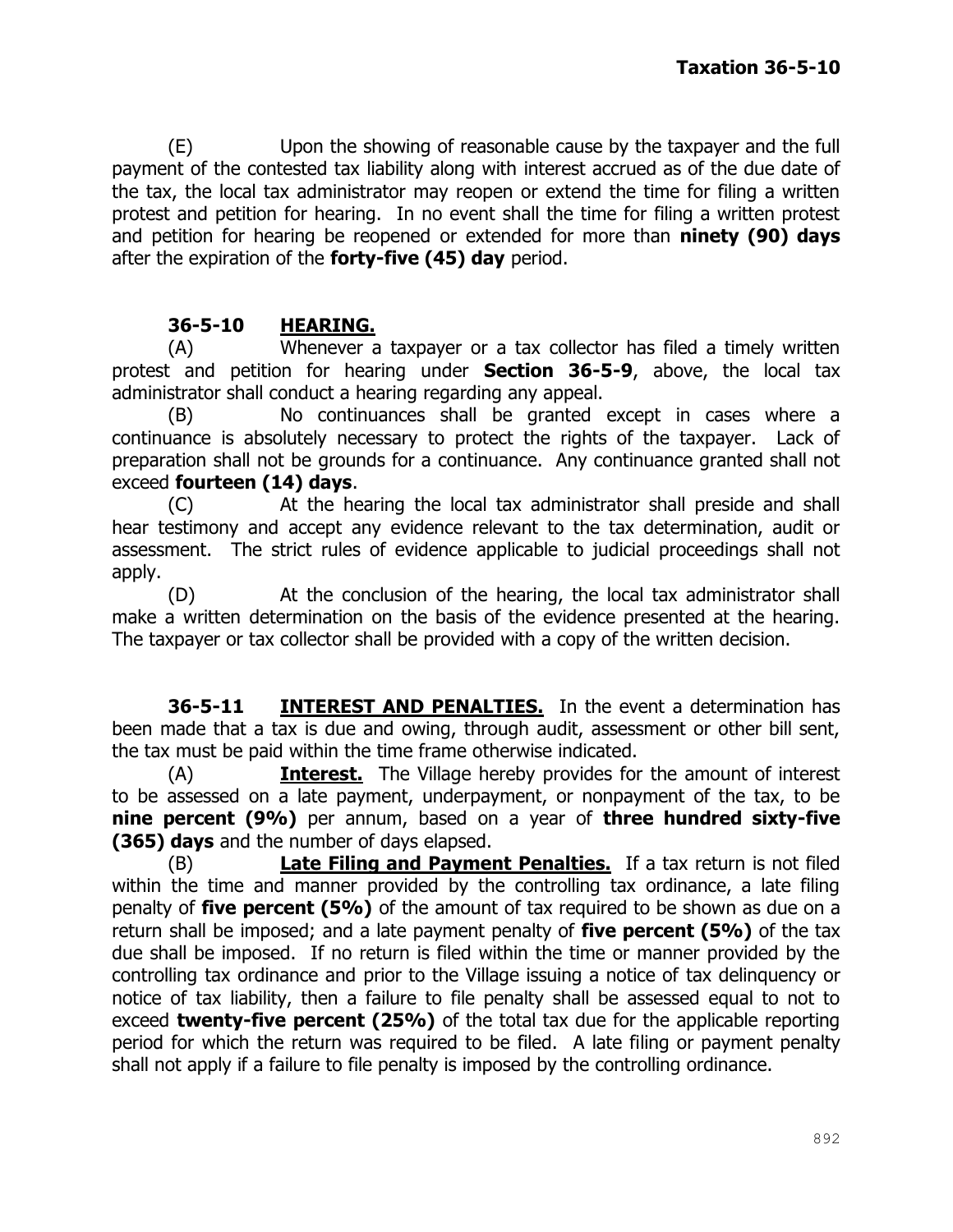**36-5-12 ABATEMENT.** The local tax administrator shall have the authority to waive or abate any late filing penalty, late payment penalty or failure to file penalty if the local tax administrator shall determine reasonable cause exists for delay or failure to make a filing.

**36-5-13 INSTALLMENT CONTRACTS.** The Village may enter into an installment contract with the taxpayer for the payment of taxes under the controlling tax ordinance. The local tax administrator may not cancel any installment contract so entered unless the taxpayer fails to pay any amount due and owing. Upon written notice by the local tax administrator that the payment is **thirty (30) days** delinquent, the taxpayer shall have **fourteen (14) working days** to cure any delinquency. If the taxpayer fails to cure the delinquency within the **fourteen (14) day** period or fails to demonstrate good faith in restructuring the installment contract with the local administrator, the installment contract shall be canceled without further notice to the taxpayer.

**36-5-14 STATUTE OF LIMITATIONS.** The Village, through the local tax administrator, shall review all tax returns in a prompt and timely manner and inform taxpayers of any amounts due and owing. The taxpayer shall have **forty-five (45) days** after receiving notice of the reviewed tax returns to make any request for refund or provide any tax still due and owing.

(A) No determination of tax due and owing may be issued more than **four (4) years** maximum after the end of the calendar year for which the return for the applicable period was filed or for the calendar year in which the return for the applicable period was due, whichever occurs later.

(B) If any tax return is not filed or if during any **four (4) year** period for which a notice of tax determination or assessment may be issued by the Village, the tax paid was less than **seventy-five percent (75%)** of the tax due, the statute of limitations shall be **six (6) years** maximum after the end of the calendar year in which return for the applicable period was due or end of the calendar year in which the return for the applicable period was filed.

(C) No statute of limitations shall not apply if a fraudulent tax return was filed by the taxpayer.

**36-5-15 VOLUNTARY DISCLOSURE.** For any locally imposed and administered tax for which a taxpayer has not received a written notice of an audit, investigation, or assessment form the local tax administrator, a taxpayer is entitled to file an application with the local tax administrator for a voluntary disclosure of the tax due. A taxpayer filing a voluntary disclosure application must agree to pay the amount of tax due, along with interest of **one percent (1%)** per month, for all periods prior to the filing of the application but not more than **four (4) years** before the date of filing the application. A taxpayer filing a valid voluntary disclosure application may not be liable for any additional tax, interest, or penalty for any period before the date the application was filed. However, if the taxpayer incorrectly determined and underpaid the amount of tax due, the taxpayer is liable